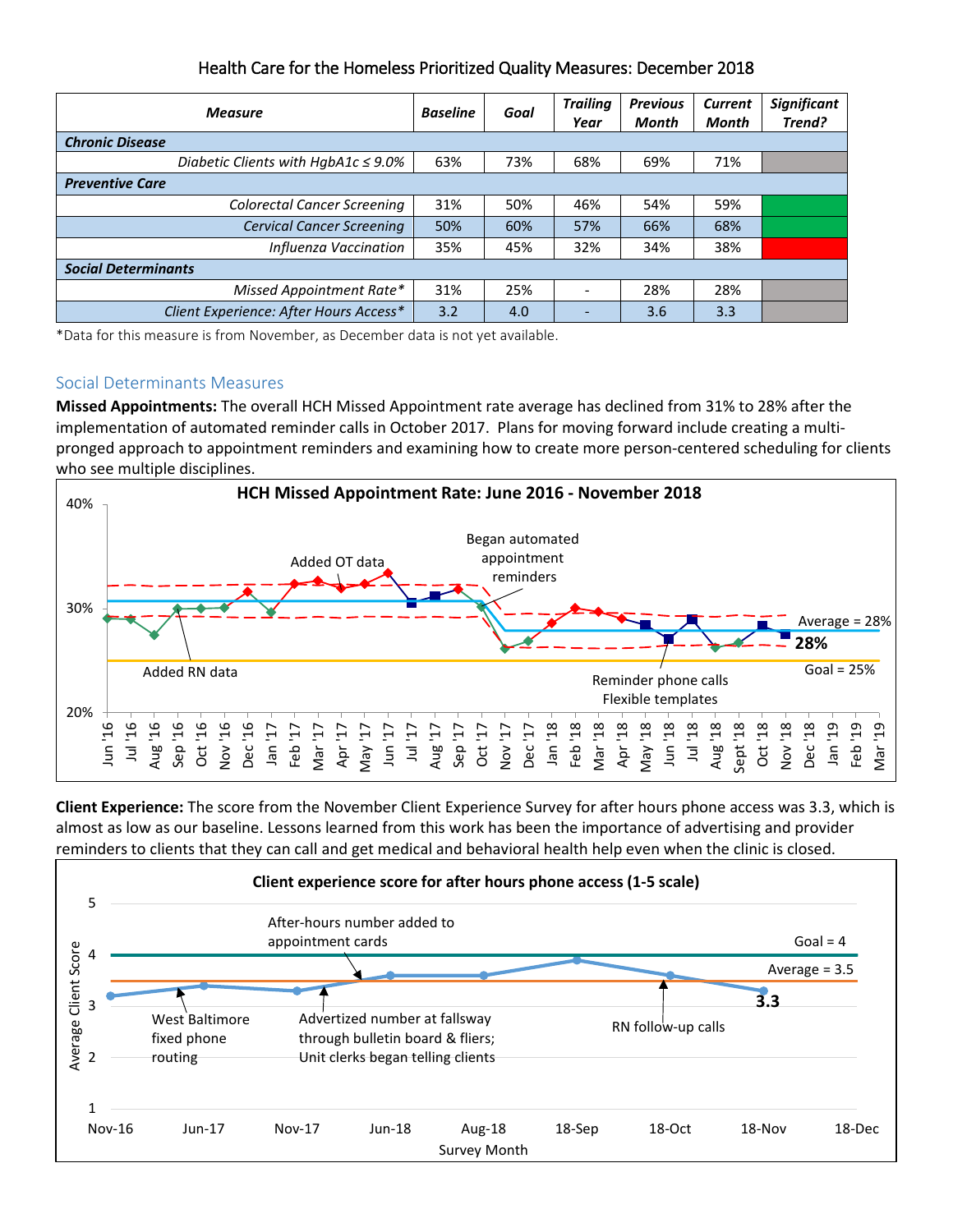## Chronic Disease Measures

**Diabetes HbA1c:** The rate of Diabetic clients with an A1c less than or equal to 9.0% was 71% in December. Improvement efforts are currently focused on optimizing care team coordination of diabetic clients and ensuring diabetic clients overdue for A1c are re-engaged in care.



## Preventive Care Measures

**Colorectal Cancer Screening:** The monthly screening rate for colorectal cancer reached its highest to date in December, at 59%. Two changes occurred in November and December to contribute to this increase: a retraining on the FIT standing order for all CMAs and RNs as well as a strengthening of internal coordination among RNs and CHWs for clients needing colonoscopies.